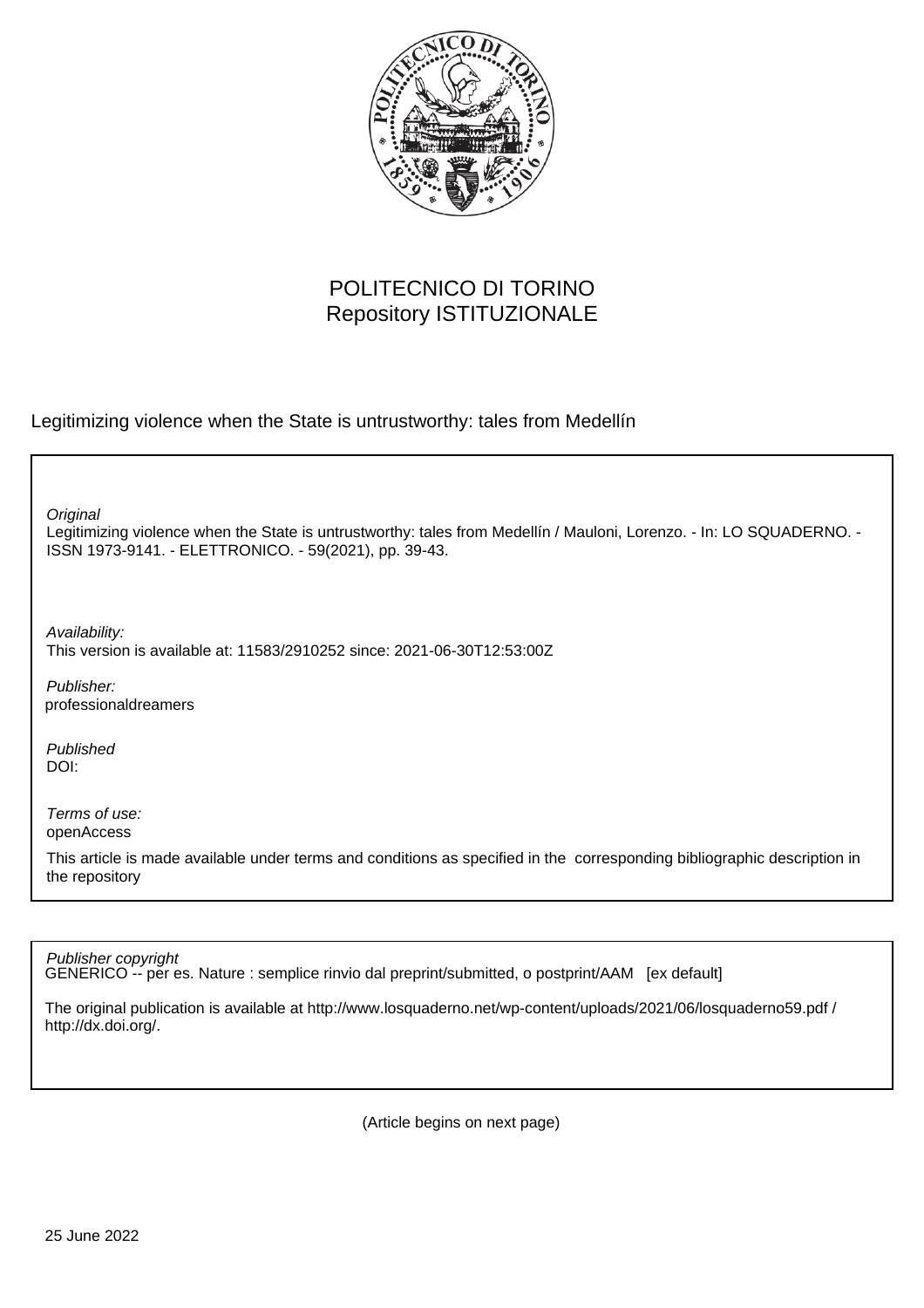# Legitimizing violence when the State is untrustworthy Tales from Medellín

## Lorenzo Mauloni

This essay comes from the findings of a fieldwork conducted in Medellín in 20191 . It focuses on the structural issues that made violence a constituent element through the urban and social history of the city. In fact, the broken pact between citizens and the State made people arrange other mechanisms in order to sustain their life, and informality and illegality played an important role through the rapid demographic growth that started in the 1950s. These shortages to secure basic-need services in the rising peripheral communities by the local administration, left governance voids that brought the population to arrange also their own structures of security and justice, recurring to violence in desperate cases. Soon enough, these vulnerable citizens confront with non-State armed groups, urban gangs in particular, that offered alternative forms of fidelity and social order, violently imposing their law or legitimizing their presence by providing employment and other State-denied services. The result today is an urbanscape of several juxtaposed laws, where policemen are not considered reliable while those assuring security and justice might be urban gangs, whose position blurs the boundary between trusted authorities and life threats.

### Building Medellín through violence

When "La Violencia" started in Colombia (1948-1958) and the conflict escalated countrywide, people from the inner regions were forced to migrate to major urban agglomerations. Before that, land dispossession and labour exploitation affected part of these populations, as equivocal land titling laws favoured big land owners and colonial settlers to the expenses of peasants and indigenous populations (LeGrand 2016). Although the following agrarian movements claimed their land rights by occupying the stolen lands, the rising violence and the appeal of better wages in cities facilitated rural families' migrations. In those years, Medellín was facing an important economic crisis and the new-comers settled in the hillsides of the Aburrà valley, where the city takes place. Informal economy and black trades represented the main means of livelihood (Samper 2015). Local authorities attempted to halt the instauration of these settlements, but each time comunas were burnt and torn down, new ones were built, and the increasing migration flow facilitated the spread of new communities throughout the valley. Soon, the criminal market saw an opportunity in fulfilling the need for protection of these informal citizens as the illicit nature of their businesses also required territorial protection from State's eye.

Common bandits and small criminal networks were present since the 60s, working with a low profile and without recurring to an exaggerated use of violence. When cocaine entered the illegal market,

lorenzo.mauloni@polito.it

Lorenzo Mauloni is a PhD student in Urban and Regional Development at Polytechnic of Turin. His research questions informality through the agency of urban refugees, taking into account the implications of the European regulations addressed to asylumseekers. Earlier, he worked in vulnerable contexts of the Global South, both as a practitioner and as a student.

<sup>1</sup> The fieldwork took place between July and October 2019. Seventeen non-structured interviews were carried out. For security reasons, some of them were conducted in covert mode (see Calvey 2013).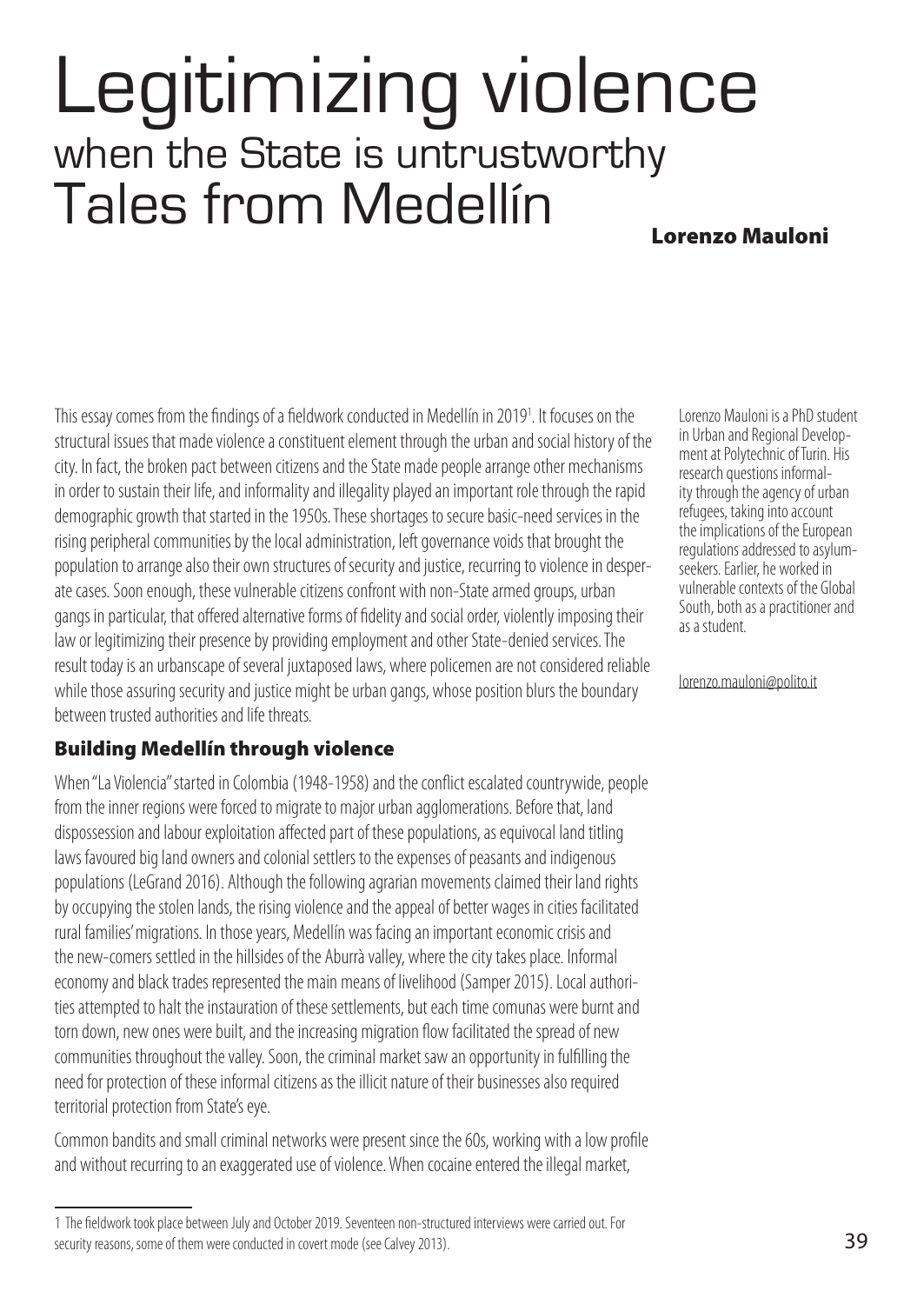some of these groups turned into armed forces at the service of criminal entrepreneurs. Other armies came directly from marginalized contexts, such as the case of the galladas, youthful street aggregations not born with criminal means but trying to counter socio-economic exclusion (Melguizo & Cronshaw 2001). Peripheral and informal neighbourhoods transformed into protected narco-traffic hubs, where the underworld provided not only sources of income, but also offered more attractive life alternatives both economically and socially. In some cases, armed groups achieved trust from locals building housing and providing other public facilities, at times turning into political referee such as the case seen with Pablo Escobar. Other times these armed groups violently conquered a district,

*One of the people I interviewed, a 50-year-old woman, still recalls the moments of that military intervention along with earlier ones, where many civilians were killed in the State's attempt to eradicate FARC members* usually by overthrowing the previous ruling groups. Once exclusive holders of coercion, these armed actors could decide to apply strong repressive measures toward the community, especially when tensions among groups were high, or to limit violence

in order not to lose people's consensus. In any case, non-State armed groups became the new uncontested law, and death became the ultimate punishment for dissidents.

The position of State forces and institutions was ambiguous during those years. On one side, they lost territorial control in large portions of the city to the point they were not allowed to enter certain areas. On the other, the growth of the narco-traffic industry turned into an instrument enabling political corruption, and that complicated the war against narco-traffic supported by the US (Samper 2015). However, after the fall of the Medellín cartel in 1993, an internal war started within the underworld, while the State directed its attacks toward the guerrilla cells, once they entered the city. Tactical alliances with other non-State armed groups, paramilitaries in this case, allowed the State to eradicate the leftist threat at the cost of civil losses: military attacks took place in the midst of informal environments and innocent citizens were killed during the operations. After 2002, conflicts and violence levels have drastically decreased, but the underworld is still having a diffused impact in Medellín in different ways (see Mauloni 2019). Spatial sovereignties here are shared (Agnew 2009) and fluid (Armao 2013), as gangs' conflicts are still active and turf geographies constantly changing.

#### State and citizens: a broken pact

Even before La Violencia, State hardly became reliable to the eyes of the marginalized population, as it failed in protecting peasants' rights in the countryside, and turned later into a repressive actor exerting violence toward second-class citizens (McIlwaine & Moser 2001). As in other cases in Latin America, the rule of law was seen as an instrument to preserve the privileges of the wealthier class while, for the oppressed, its enforcement symbolized an authoritarian tool that turned State forces into enemies (Pinheiro 1996). Several disappointments led people to delegitimize public force and institutions, and they took security and justice in their own hands, legitimizing the use of violence and justifying, in exceptional cases, their *derecho de matar* (right to kill). This situation facilitated the rise of non-State armed actors (urban gangs or drug lords) that offered protection and were also able to provide for other basic services denied by the State such as housing, energy and employment. As this world of crime presented itself as alternative, "the boundary marking what could be considered as socially legitimate was redefined" (Feltran 2020) and local population gave their trust and respect for these organizations.

Authors refer to chronic violence (Pearce 2007, Muggah 2012, Davis 2012) when describing these particular settings, where growing extreme social inequality and disjunctive democratization, the rise of organized crime and illicit trade and the enduring legacies of armed conflict and historic state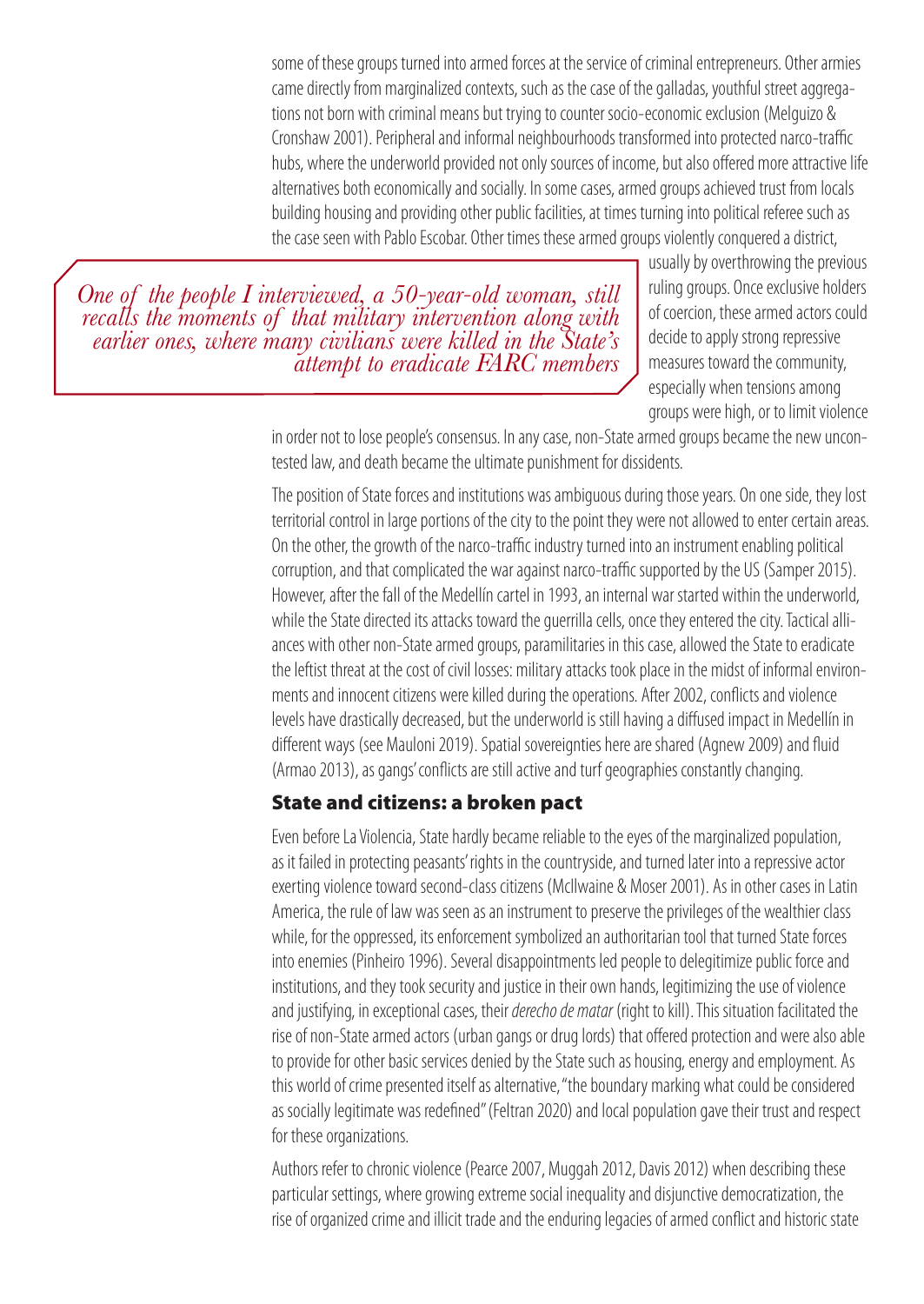society, lead people to "look for protection in smaller, more reliable in-groups" (Adams 2012). In urban environments, the result is "a fragmented, ambivalent and hybrid cityscape with varying manifestations of the complex of poverty, exclusion, coercion violence and fear" (Koonings & Kruijt 2007), where the State has not only lost its monopoly over the provision of security, but also its power and authority (Davis 2009, Armao 2013). The normalization of violence is one of the consequences in these situations, and an example presented itself during a field interview in the district called Padro Centro.

Loud screams were coming from the street as a thief had been found in the midst of his coupe when the pedestrians started calling for the attention of the neighbourhood to stop the man. On his side, the *ladrón* (thief), stuck in the house he was robbing, was faced with two choices: risk his life knowing he would have probably been beaten if someone caught him, or wait for the police to come and pick him up. In the meantime, fifty people had gathered in front of the house:

That is normal here (referring to Medellín), not really usual in this *barrio* but frequent in other areas. Here no one trusts the police and knows that justice will not be made. […] If someone attacks you, do not shout for help but scream *ladrón*. No one likes to meddle in other people's problems but the community is united against some things. (Student, 22 years old, commenting the mentioned scene).

Although this episode of violence does not reflect the everyday of Medellín, nor a widespread behaviour of its citizens, it underlines the lack of trust between citizens and public authorities that automatically rely on other mechanisms to assure justice.

## Security and justice in the midst of controlled environment

Especially in the early 2000s, several initiatives promoted by the local public administration tried to repair the State's lacks by aiming to redefine its role and its duties as a service provider. For example, the improvement brought by the Metrocable<sup>2</sup> and the Urbanismo Social<sup>3</sup> facilitated the mobility of the remote communities with the broader city and furnished public spaces and services to build a sense of citizenship and a feeling of belonging in a larger community. However, people from the *comunas* still feel ambivalent towards public institutions due to its multi-faceted nature shown during the years.

That is the case of *Comuna 13*, where Operación Orion took place in 2002. One of the people I interviewed, a 50-year-old woman, still recalls the moments of that military intervention along with earlier ones, where many civilians were killed in the State's attempt to eradicate FARC members. According to her, the municipality has not formally apologized for these as well as other crimes, of which pain is still vivid in the citizens' memory. The presence of non-State armed groups, on the other side, also posed a challenge for the life of the community. Since the very first moment "they came", several agencies of violence ruled over the neighbourhood, whose repression and degree of violence changed accordingly (Rozema 2008). People became used to the presence of non-State armed groups and, although they were not accepted as leaders for many, it is through them that security is still guaranteed today. Around the Graffiti Tour<sup>4</sup>, for example, locals were allowed to have businesses only if under the payment of *vacunas* (tax): "As long as you follow the rules, nothing happens to you" otherwise "you know what happens." The same interviewee also admitted she felt safe knowing someone was watching over her, because her belief was that in any case the police would do nothing.

<sup>2</sup> Gondola lift system developed across the valley and reaching the most remote communities.

<sup>3</sup> An historical moment for Medellín started in 2004 characterized by strong infrastructural interventions in marginalized neighbourhood aiming to tackle both poverty and violence.

<sup>4</sup> The Graffiti Tour is a tourist attraction built along a series of art-works. It represents an important source of income for locals that arranged a tailored tourist infrastructure through the path.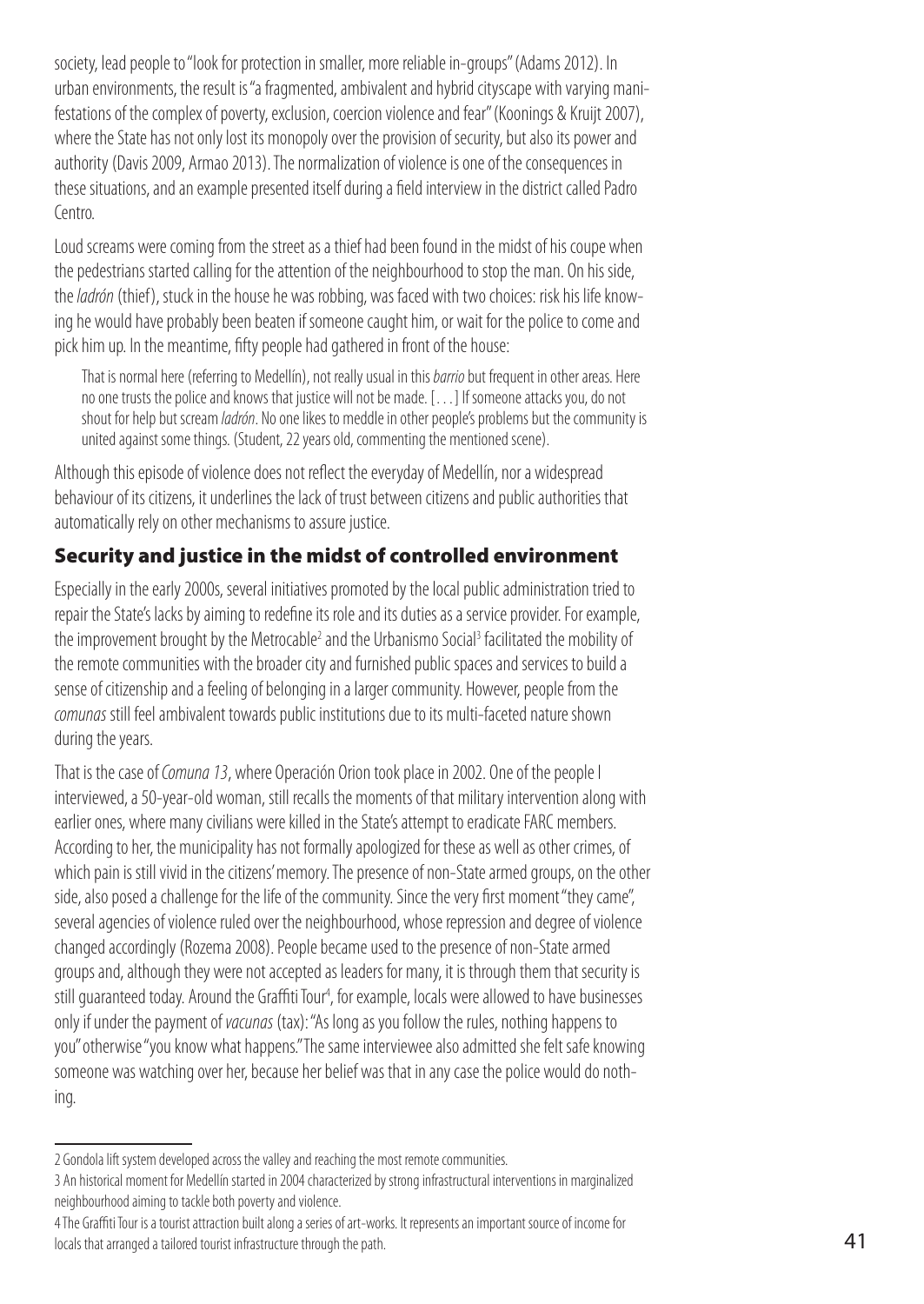These considerations were shared among people in similar contexts, and many of the interviewees mentioned rape when talking about personal security: "If your husband beats you and you go to the police, you know nothing is going to happen. If you go to them you know something will happen." (Municipal worker, 36 years old). The same informant, working in the neighbourhood of Villatina, admitted that "in this neighbourhood police do not enter. They are rarely seen here and if they come is just to negotiate with gangs […] The whole system is corrupted here. People trust gangs. Just here, the barrio 'La Liberdad' was built with the help of M-19. In this way, their power was legitimized." Non-State armed groups were then able to build their image as life supporters by helping people building their houses when abandoned by the State. With time their role became so powerful that locals accepted their violence as the modus operandi, and sporadic episodes are still occurring today. Police forces, by paying gangs in front of everyone's eye to "keep an apparent peace", just reinforce the image of an amphibious State (Montoya Restrepo 2014).

#### Closing reflections

In the history of Medellín, State and its forces have hardly represented trustworthy allies for the marginalized citizens and their violence, whether in form of expulsion or direct attack, drew citizens away from the State. As an entire social world was put aside, another one presented itself as an alternative, especially within the informal communities where other actors became exclusive holders of coercion. If in some cases non-State armed groups violently repressed the population, in others they represented the only reliable device to assure territorial protection and justice for the excluded. Despite that, criminal groups and vulnerable citizens cannot be considered as allies (de Souza 2009) as groups' socio-economic violence is just meant to preserve the gangs' status-quo (Moser 2004). In these spaces violence is generally condemned, but its use becomes legitimate in the quest of justice, and so is the use of gangs under certain circumstances. It is through them that this legitimation takes shape, and so is people's right to kill when fatal sentences are commissioned. After all, "violence justifies violence"<sup>5</sup>, and that makes violence a self-reproducing phenomenon. Furthermore, the shared consciousness of gangs as sicarios works as a self-control device within communities.

<sup>5</sup> Previously mentioned informant.